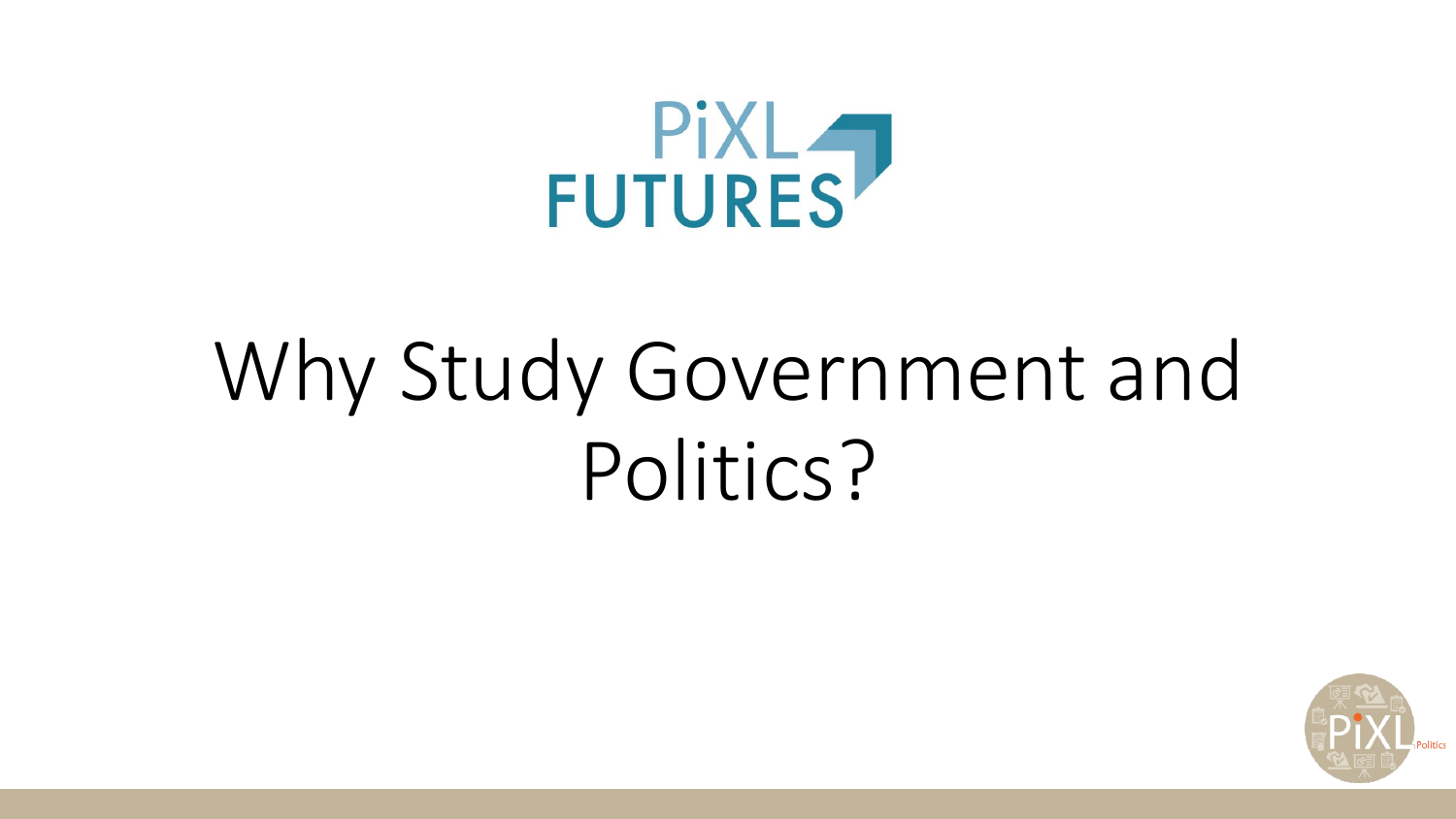

# "IF NOT US, WHO? **IF NOT NOW, WHEN?"** - JOHN F. KENNEDY

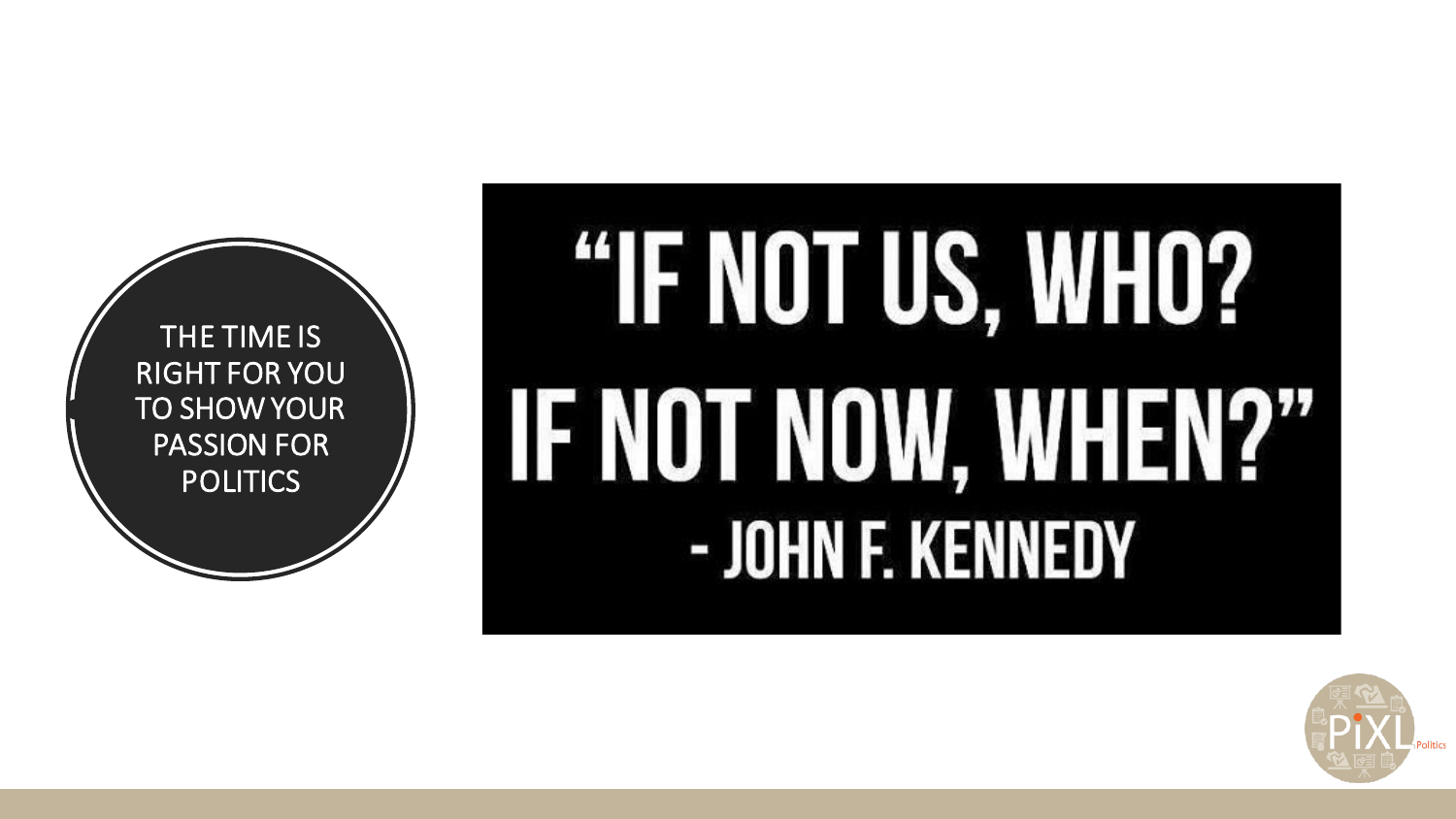#### Passion for Politics

- Our world changes everyday; new events, new leaders, new laws, differing attitudes and cultural developments – it's a lot to keep up with!
- Politics is a unique subject as it changes all the time and helps to give you a greater understanding of how the society you are living in is developing.
- So, if you have a desire to follow a career in the public sector, become a human rights lawyer or work in the local community, studying Politics can help you.







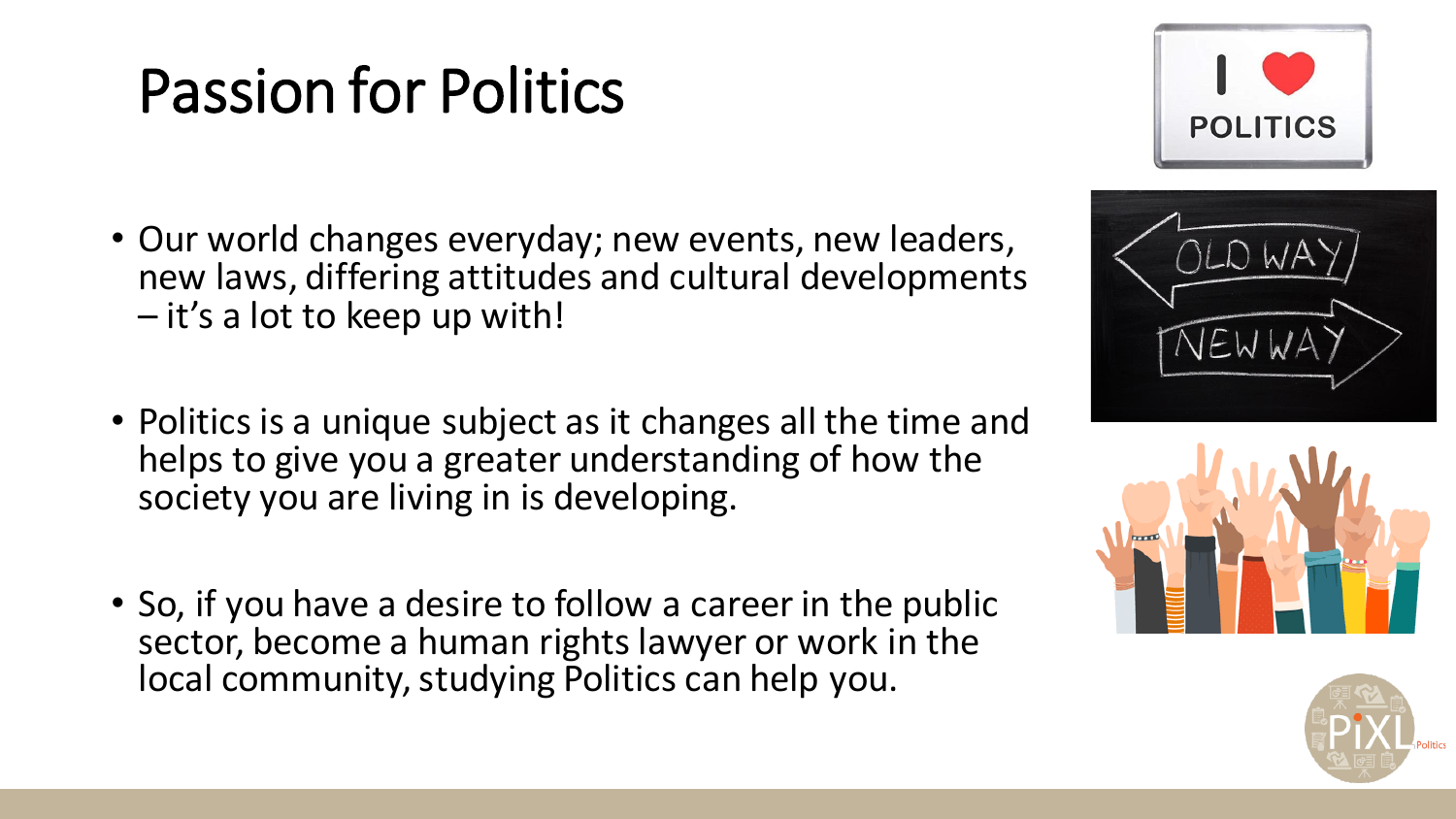#### Knowledge is power…



Common misconceptions about studying Politics:

- 1. Everyone that studies Politics wants to be Prime Minister or an MP or work in Politics
- 2. We just study Brexit
- 3. President Trump is reflective of all American Politicians
- 4. We spend all of our lesson time debating or behaving as if it is Prime Minister's Question Time

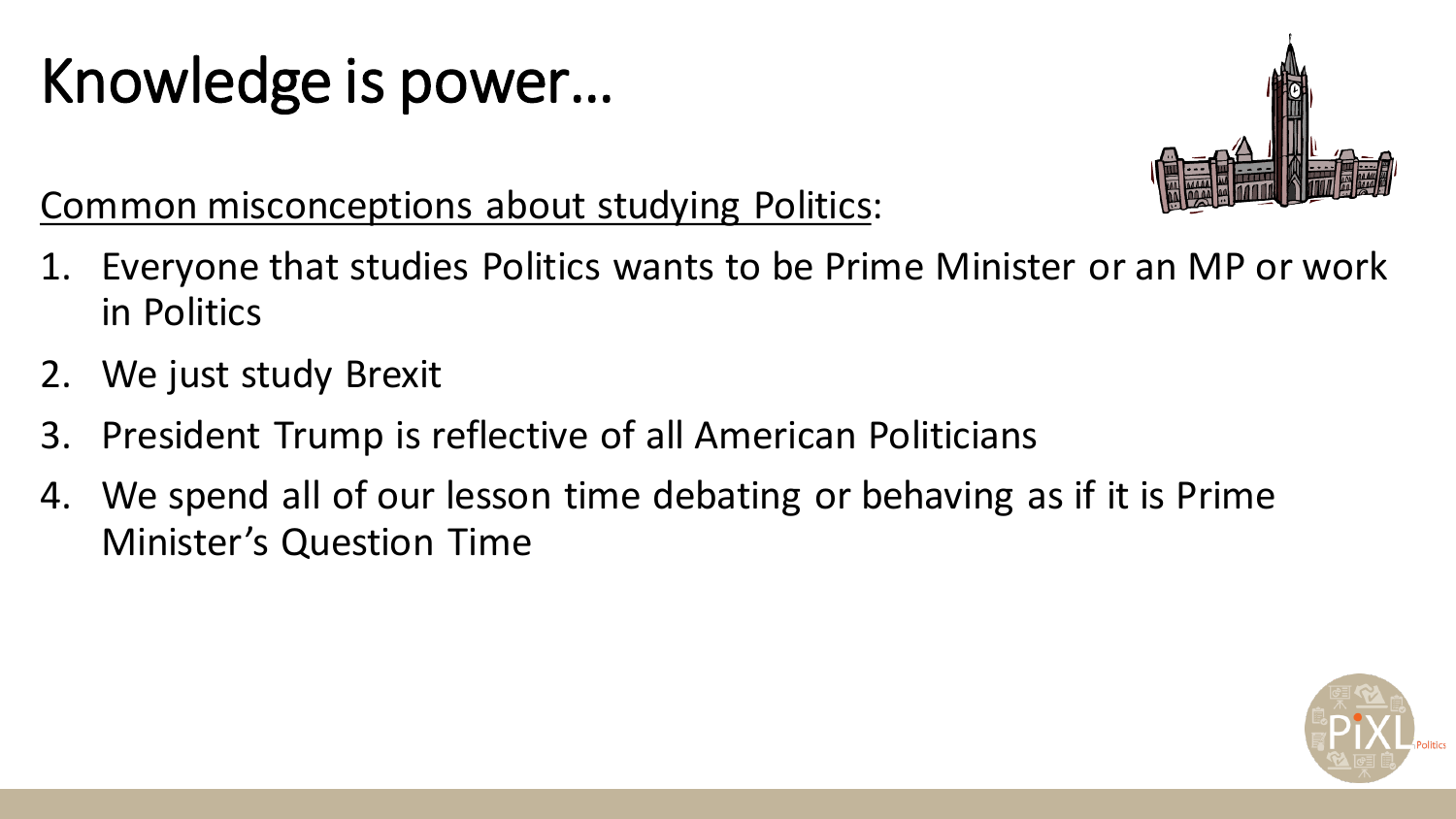#### Knowledge is power…

Realities of studying Politics:



- 2. You study topics as different as how our human rights are protected, the role of the Supreme Court and how political ideas have influenced the modern state.
- 3. American Politics is much more diverse than the views of the President, in some ways the US is similar to UK Politics but in other ways it is very different.
- 4. We also analyse reports and articles, read extracts, go on visits and write about Politics; but yes we do spend a lot of time talking because we want you to develop your own ideas and understanding.
- 5. Studying Politics will help you to have a more rounded view of how the society you live in works.

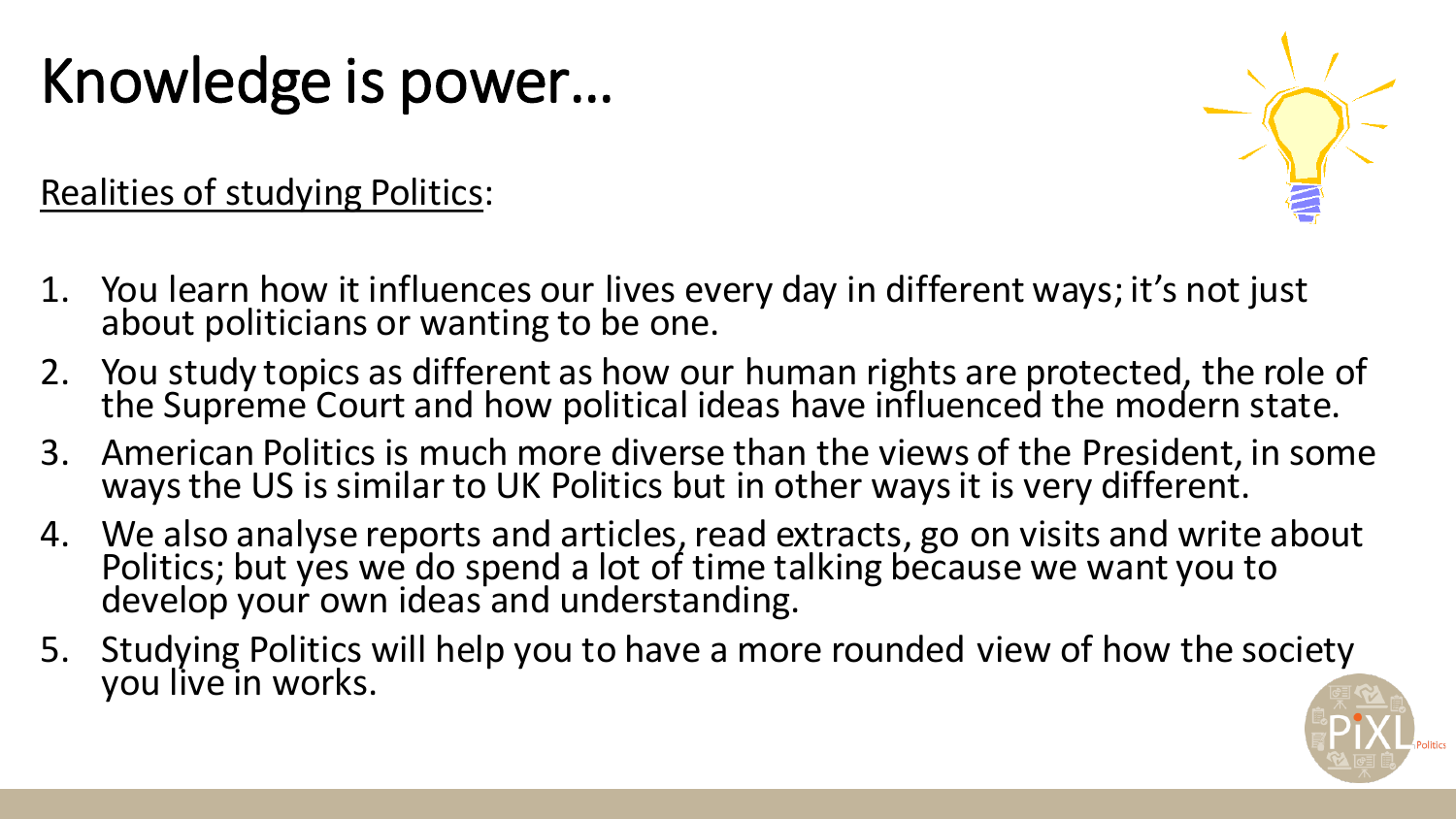#### Strengthen your skills

Politics helps you develop skills that make you desirable to universities and employers



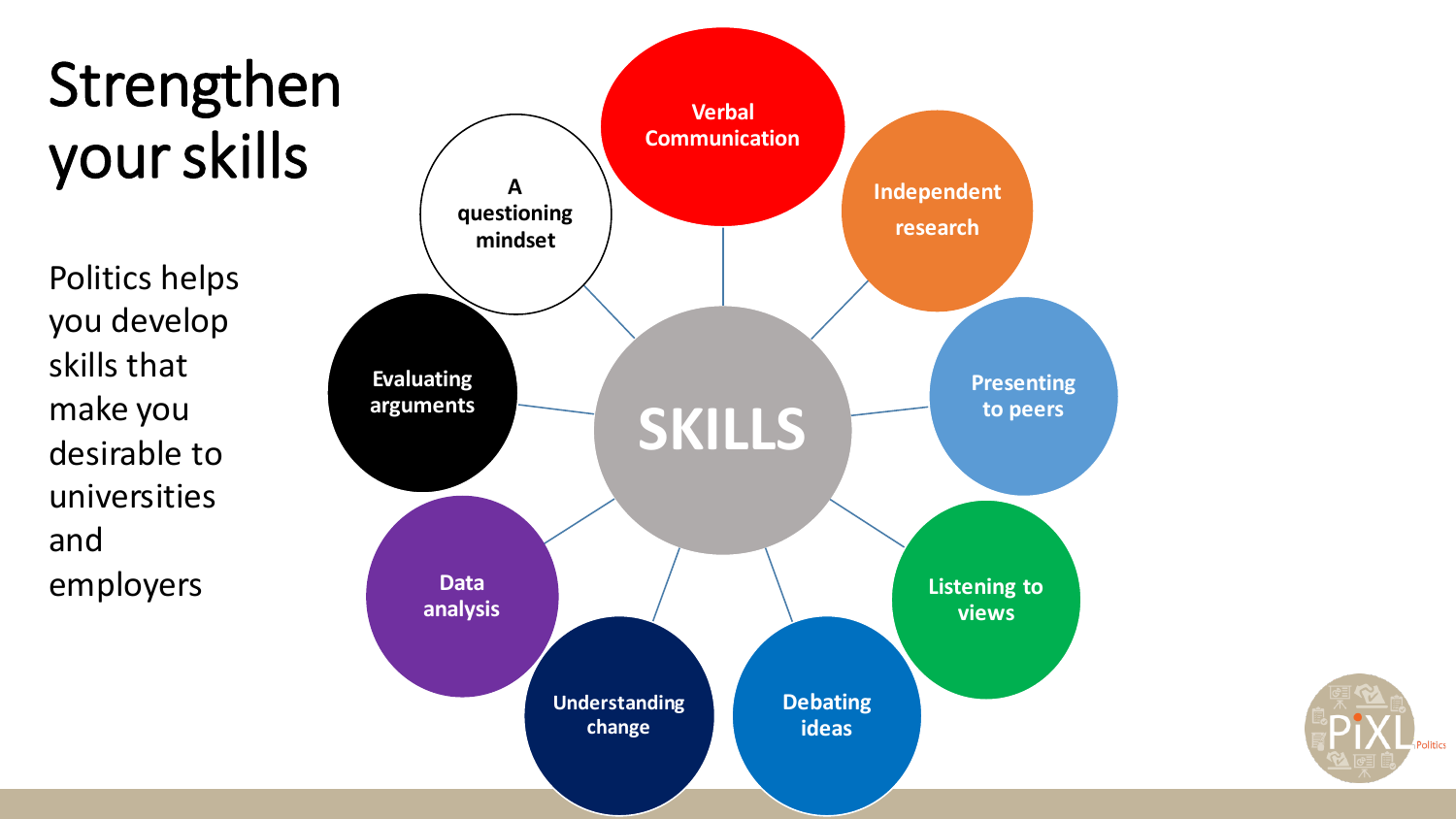### Push open doors with Politics

A level Politics can lead to…

- A Politics degree or studying PPE graduates are amongst the most successful in the country in top politics, BBC and journalism jobs
- A Civil Service apprenticeship
- Human Rights law
- Diplomatic services
- The Intelligence services
- Journalism
- Charity work
- Public Relations













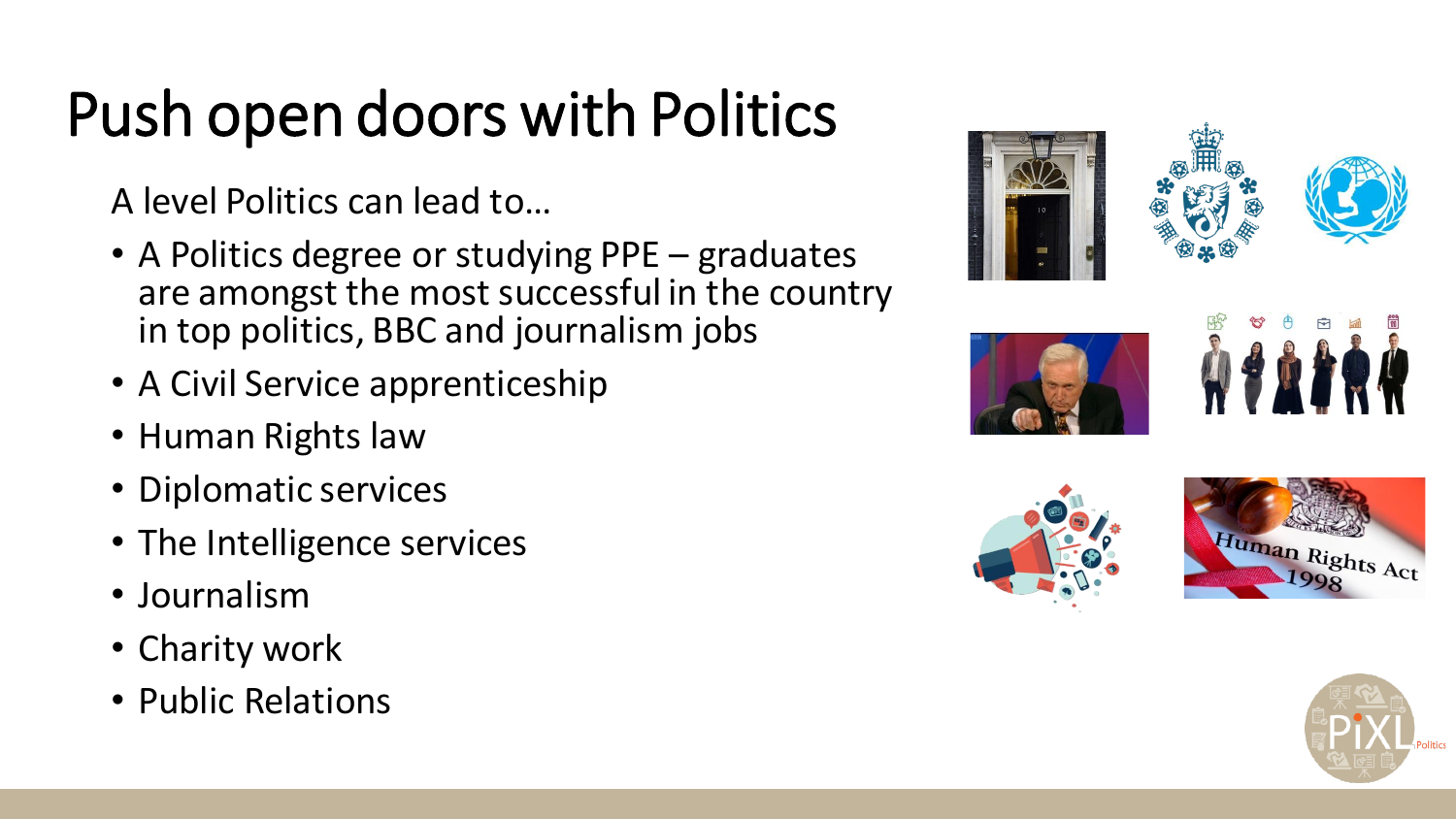#### Find out more…

Find out more about studying Politics at university: <https://www.topuniversities.com/courses/politics/guide>

[Information about a wide range of jobs in the Civil Service: https://www.gov.uk/government/organisations/civil](https://www.gov.uk/government/organisations/civil-service/about/recruitment)service/about/recruitment

This gives an idea of the diverse roles available in the diplomatic services: <https://nationalcareers.service.gov.uk/job-profiles/diplomatic-service-officer>

Information on working for Mi5: <https://www.mi5.gov.uk/careers/working-at-mi5?page=1>

This link gives an idea of what is involved in Public Relations: <https://www.cipr.co.uk/content/policy/careers-advice/pr-you>